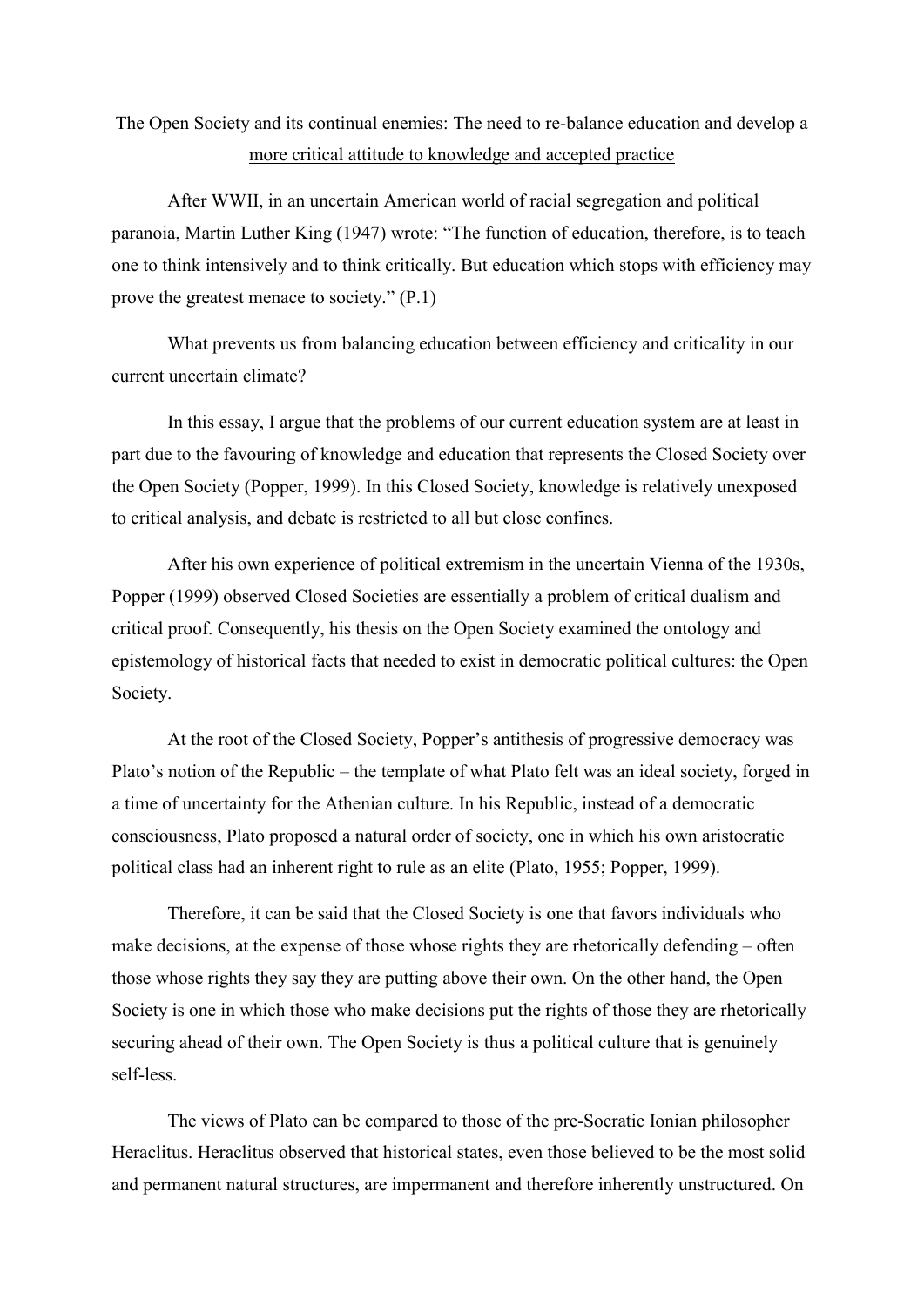this issue, a follower of Heraclitus or Heraclitus himself – the source was unsure - theorizes, "Everything is in flux … You cannot step into the same river twice." (Popper, 1999: P.13)

Popper (1999) similarly problematized this debate, summarizing Plato's unwillingness to differentiate between the ontology of laws, and Plato's belief that natural laws are a-priori valid. In a reinterpretation of this ontological pillar of Western philosophy and later Western science and social science, Popper proposed that Plato's laws should instead be divided into two: those inside and those outside human comprehension. Popper termed this critical duality.

The subdivision of these two epistemological laws can also be defined as per the facts explained through the world inside and outside human control: the world outside being nature and the world within being the social and cultural world  $-$  or, to put it another way, events that we can control through engineering versus events outside our control that we can only observe and analyse. Popper referred to these states as natural laws and normative laws:

(a) natural laws, or laws of nature, such as laws describing the movements of the sun, the moon, and the planets, the succession of the seasons, etc., or the law of gravity or, say, the laws of thermodynamics and on the other hand,

(b) normative laws, or norms, or prohibitions and commandments; that is to say, such rules as forbid or demand certain modes of conduct; examples are the Ten Commandments or the legal rules regulating the procedure of the election of Members of Parliament, or the laws that constitute the Athenian Constitution. (Popper, 1999: P. 57)

Philosophically, the differences between the human realm – such as the interpretation of rules, and civil and criminal laws – and laws that help us predict the natural physical world are clear (Popper, 1999, 1979). However, these laws also have grey areas. These grey areas are either created through human belief or a human need to categorize and promote sociological rules as natural, when in matter of fact they are forced upon us by humans. As Popper (1979) stated:

It was first in animals and children, but later also in adults, that I observed the immensely powerful need for regularity - the need which makes them seek for regularities; which makes them sometimes experience regularities even where there are none. (P.23)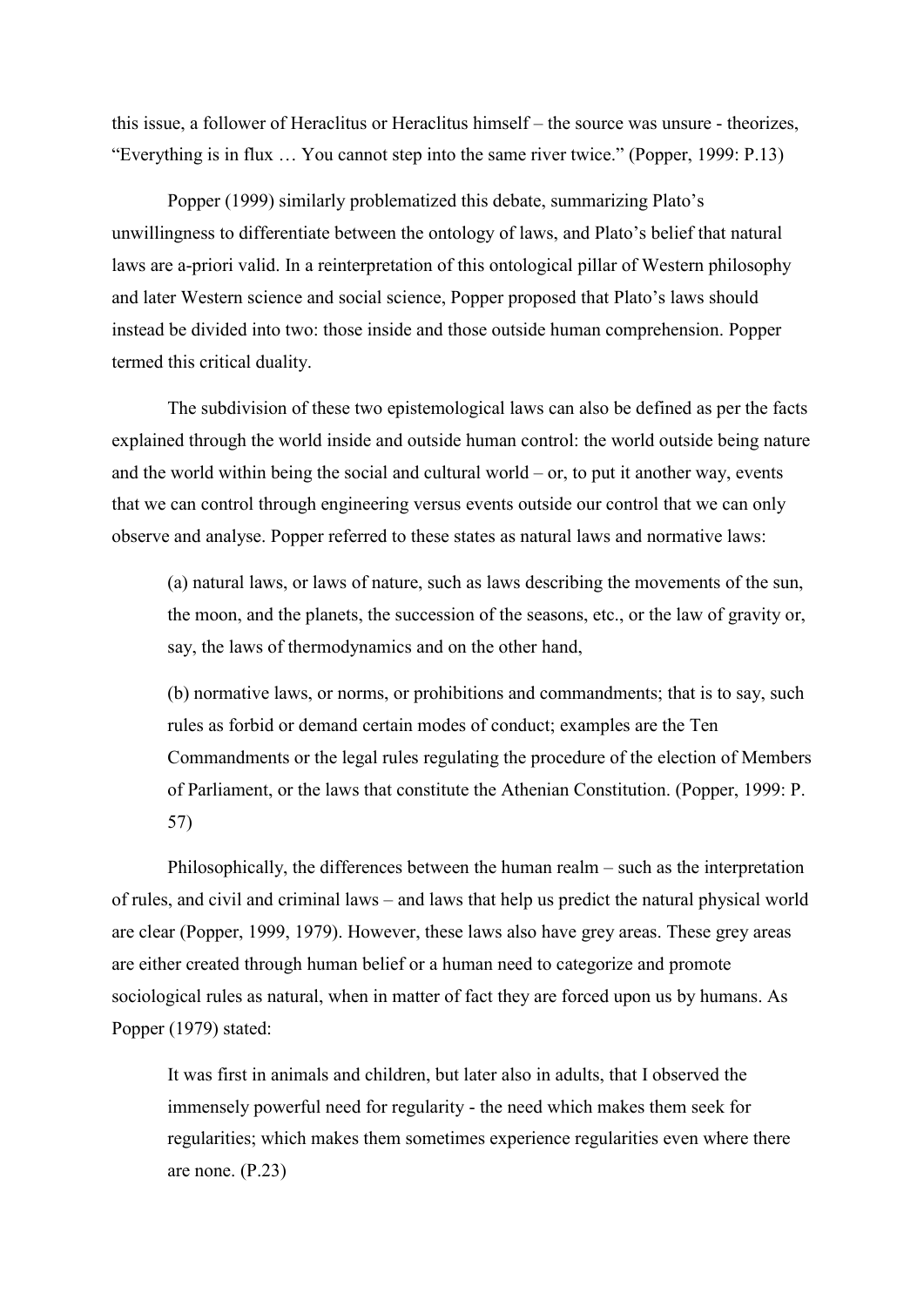Those who develop social norms, and the knowledge that we still teach in schools and colleges, still exploit what Popper saw as these grey areas of belief (Popper, 1999). Subsequently, in the process of developing knowledge for education, this need to regulate culturally evolved into a need to institutionalize, classify and formalize – that is to say, it is a human need to create ontological systems and group individuals as per these ontologies. Furthermore, the social groupings and classifications that occur because of this critical duality are mythologized, and lead to discrimination and exclusion.

Similarly, social classification is also based on a combination of shared mythological characteristics. These characteristics are defined as per institutional need – as Barthes (2000) argued, their importance or meaning is also mythological and not natural. These mythological characteristics can also include biological or cultural appearance, behavior, prowess, and political or religious philosophies (Hayhoe, 2012, 2016).

Likewise, human classifications are not designed uniformly or using their own internal rules. Depending on the type of social group, more emphasis is placed on single characteristics over all others. In addition, the manufacture of the characteristics themselves can be mistaken for being naturally rather than culturally created.

For example, in the twentieth century Western racial classifications traditionally emphasized physical prowess and strength over perceived intelligence. These classifications were measured by IQ tests, which artificially classified language and intelligence (Herrnstein & Murray, 2010). Similarly, in the nineteenth century intelligence and ethics were linked with the ability to see, hear and speak formal language, and thus participate in education or acts of worship. Consequently, people who were deaf and blind were thought to be less intelligent or immoral (Hayhoe, 2015, 2016).

Popper's thesis on the blurring of beliefs between natural and human laws is not exclusive to philosophy or sociology. Similar interpretations of culturally subjective ontologies and epistemologies are also found in the anthropological literature, particularly that of cultural anthropology. For instance, Geertz (1983) identified artificial cultural knowledge, such as *common-sense*, and identified anomalies that disproved its natural qualities. For example, on the common-sense belief in two natural genders, Geertz (1983) discussed the cultural reactions to hermaphrodites, and the institutional anomalies this caused.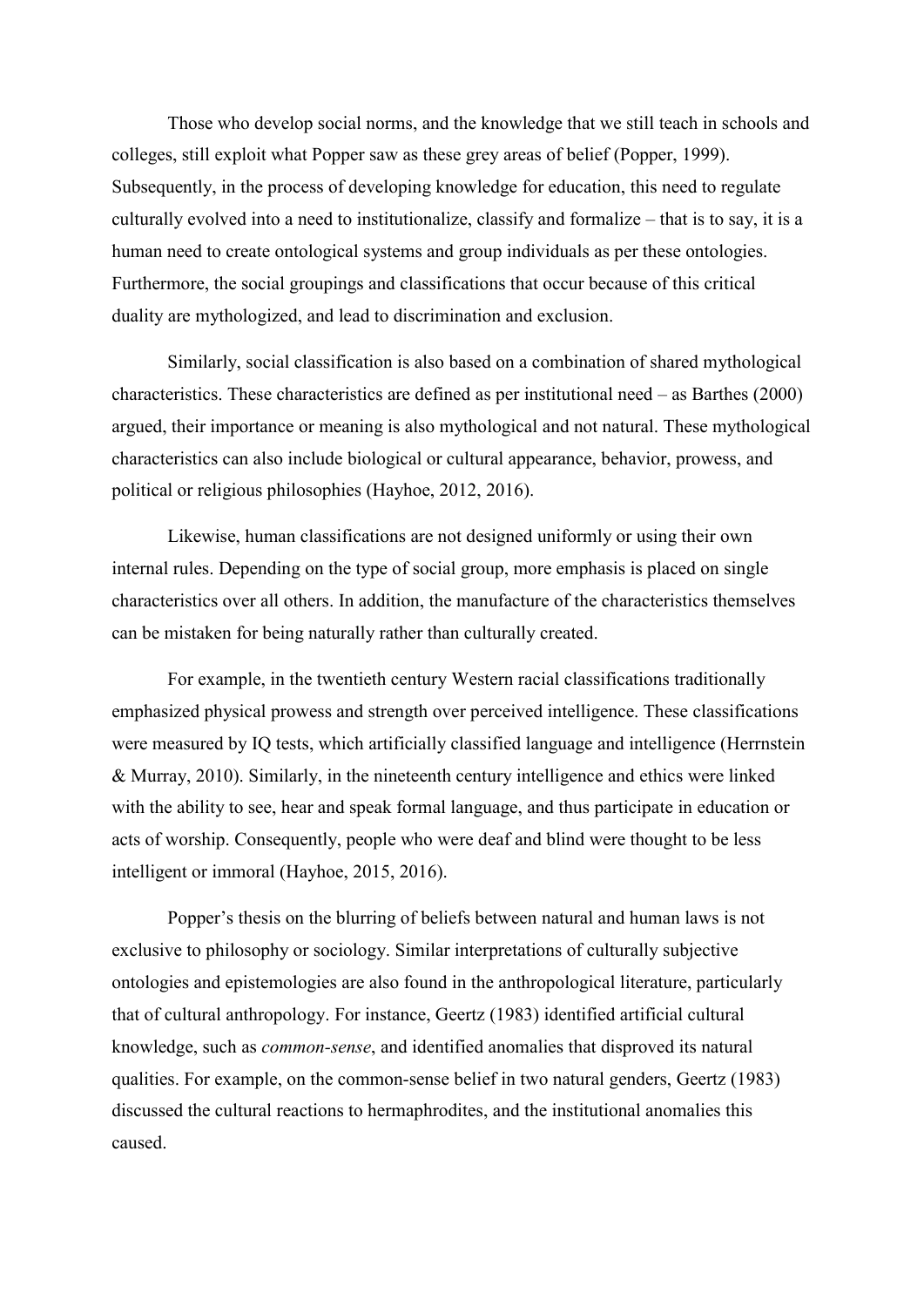Anomalies such as Geertz's hermaphrodites also exist in wholly culturally constructed groups. For example, until relatively recently some US states legally classified people as African American even if their African heritage was a minimal part of their ancestry – a person could be up to seven eighths or nine sixteenths from other "races" (Hickman, 1997; Khanna, 2010). Similar subjective distinctions were also applied to people who were identified as First Nations (Weaver, 1997; Garroutte, 2001). To these American institutions, therefore, it was the *African* or *Native Americanness* of the person that counted, not their *otherness*.

In the exclusion of mythologized groups, power and knowledge can be said to have two atomic elements of constructing exclusion - where these elements are also seen as inputs to and outputs of exclusion. In this way, power influences the creation of knowledge and can be a result of knowledge; and knowledge informs power and its application of this knowledge.

For example, in the eighteenth and nineteenth centuries, people with disabilities from higher social classes thought they had a right to dictate to others who were disabled (Hayhoe, 2015, 2016), much as Plato did to lower social classes. As with Plato, there were also moral justifications for this dictatorship. The original motivation to actively exclude many people with disabilities from general society, for instance, resulted from an outcry about people with disabilities begging or offending morals (Hayhoe, 2015, 2016). The profit of the elite was thus a feeling of cultural, ethical and intellectual superiority (Bourdieu, 2010).

What can these historical influences teach us about our present, increasingly extreme and uncertain world?

To rebalance our education, we must go further than just raising our children critically and intensely. We must also criticize our own ontologies and epistemologies, particularly those in our institutions and those of our own human classifications. To divide society according to these artificial groups allows our self-appointed Platonic elites to divide-andrule as a Closed Society. Thus, in not self-analyzing the rules of our present, we disallow future generations from opening their minds and their societies, and educating for a progressive world.

## References